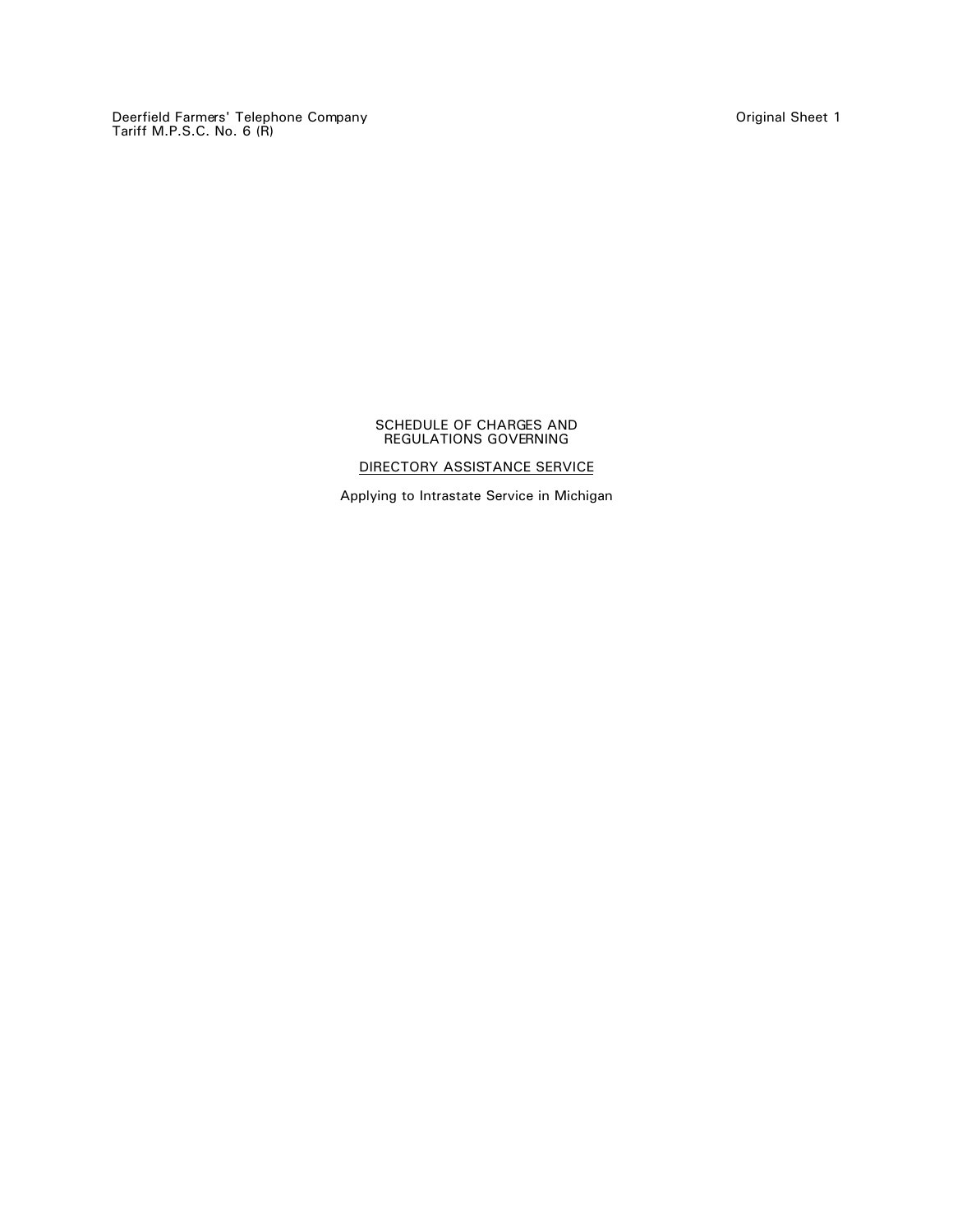### DIRECTORY ASSISTANCE SERVICE

## TABLE OF CONTENTS AND CHECK LIST

|                                     | Sheet<br>No.   | Revision<br>No. |  |
|-------------------------------------|----------------|-----------------|--|
| <b>Title Page</b>                   | 1              | Original        |  |
| Table of Contents and<br>Check List | 2              | *2nd            |  |
| Subject Index                       | 3              | *1st            |  |
| Application of Tariff               | 4              | $*1st$          |  |
| Regulations                         | 5              | $*$ 2nd         |  |
| Charges                             | 6              | *1st            |  |
| Exemptions                          | $\overline{7}$ | Original        |  |

Issued: February 28, 2012 Effective: March 1, 2012

Issued under the authority of the Michigan Public Service Commission Order dated January 12, 1993, in Case No. U-10218/10064.

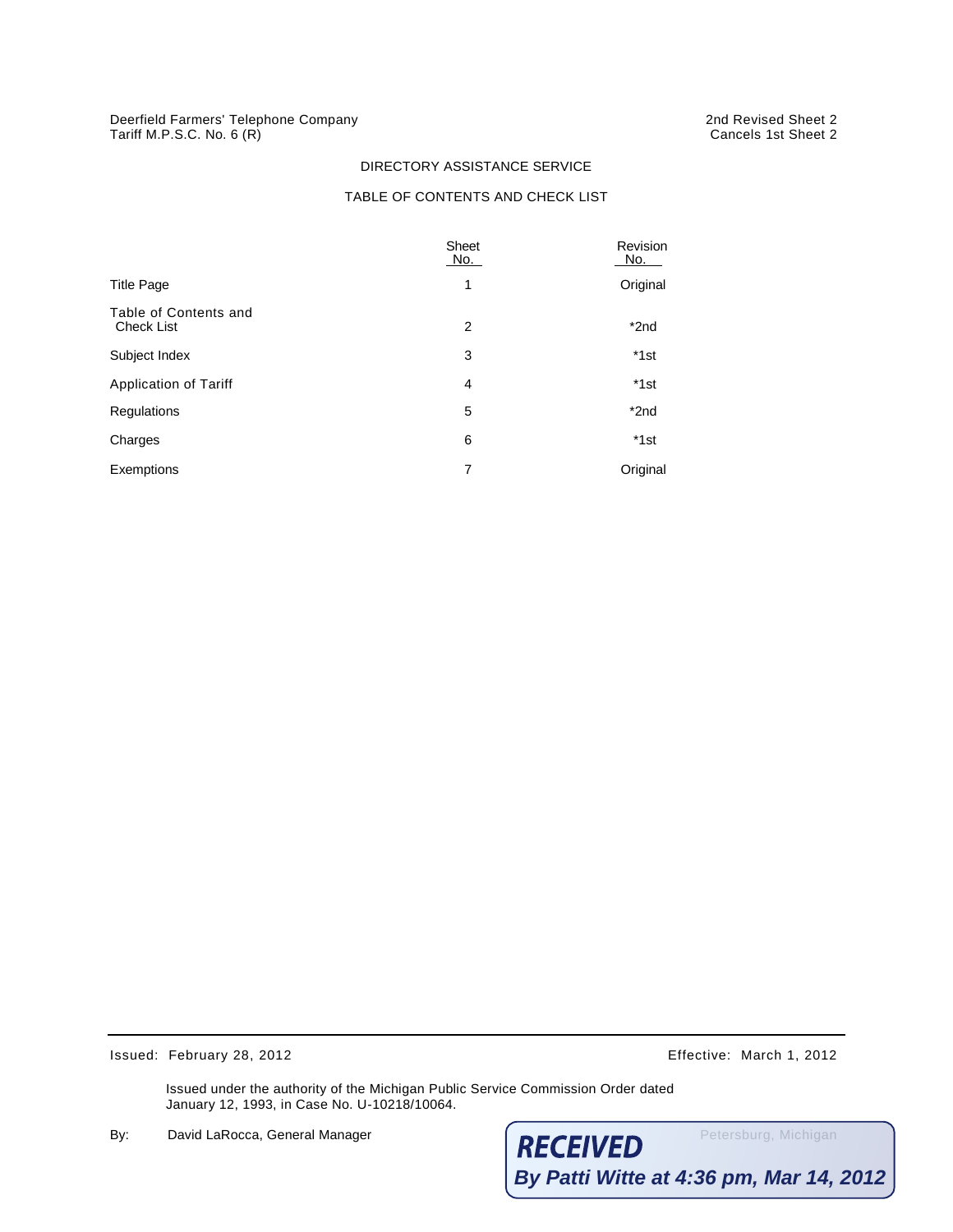### DIRECTORY ASSISTANCE SERVICE

### SUBJECT INDEX

| Sheet | Subject    |     |
|-------|------------|-----|
| 5     | General    | (C) |
| 6     | Charges    |     |
|       | Exemptions |     |

Issued: February 28, 2012 **Effective:** March 1, 2012

Issued under the authority of the Michigan Public Service Commission Order dated January 12, 1993, in Case No. U-10218/10064.

By: David LaRocca, General Manager Petersburg, Michigan **By Patti Witte at 4:36 pm, Mar 14, 2012**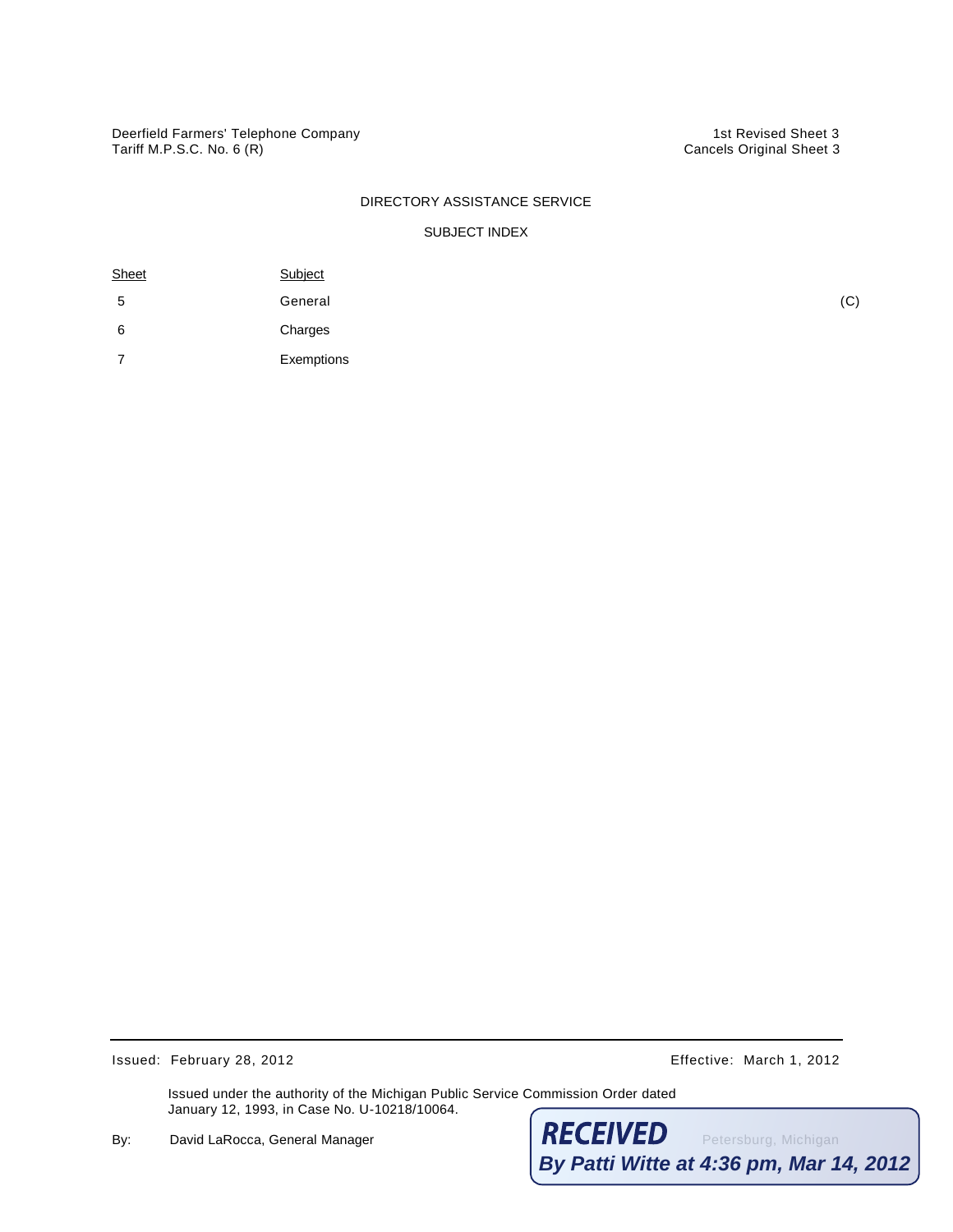Deerfield Farmers' Telephone Company 1st Revised Sheet 4 Tariff M.P.S.C. No. 6 (R) Cancels Original Sheet 4

### DIRECTORY ASSISTANCE SERVICE

#### A. APPLICATION OF TARIFF

This Tariff applies to Directory Assistance Service furnished in Michigan by the Telephone Company, hereinafter referred to as the Company.

### B. EXPLANATION OF SYMBOLS

- (C) Signifies a changed regulation.
- (D) Signifies a discontinued rate, treatment or regulation.
- (I) Signifies an increase rate or new treatment resulting in an increased rate.
- (N) Signifies a new rate, treatment or regulation.
- (R) Signifies a reduced rate or new treatment resulting in a reduced rate.
- (T) Signifies a change in text but no change in rate or regulation. (N)

Issued: February 28, 2012 Effective: March 1, 2012

Issued under the authority of the Michigan Public Service Commission Order dated January 12, 1993, in Case No. U-10218/10064.

By: David LaRocca, General Manager **RECEIVED** Petersburg, Michigan **By Patti Witte at 4:37 pm, Mar 14, 2012**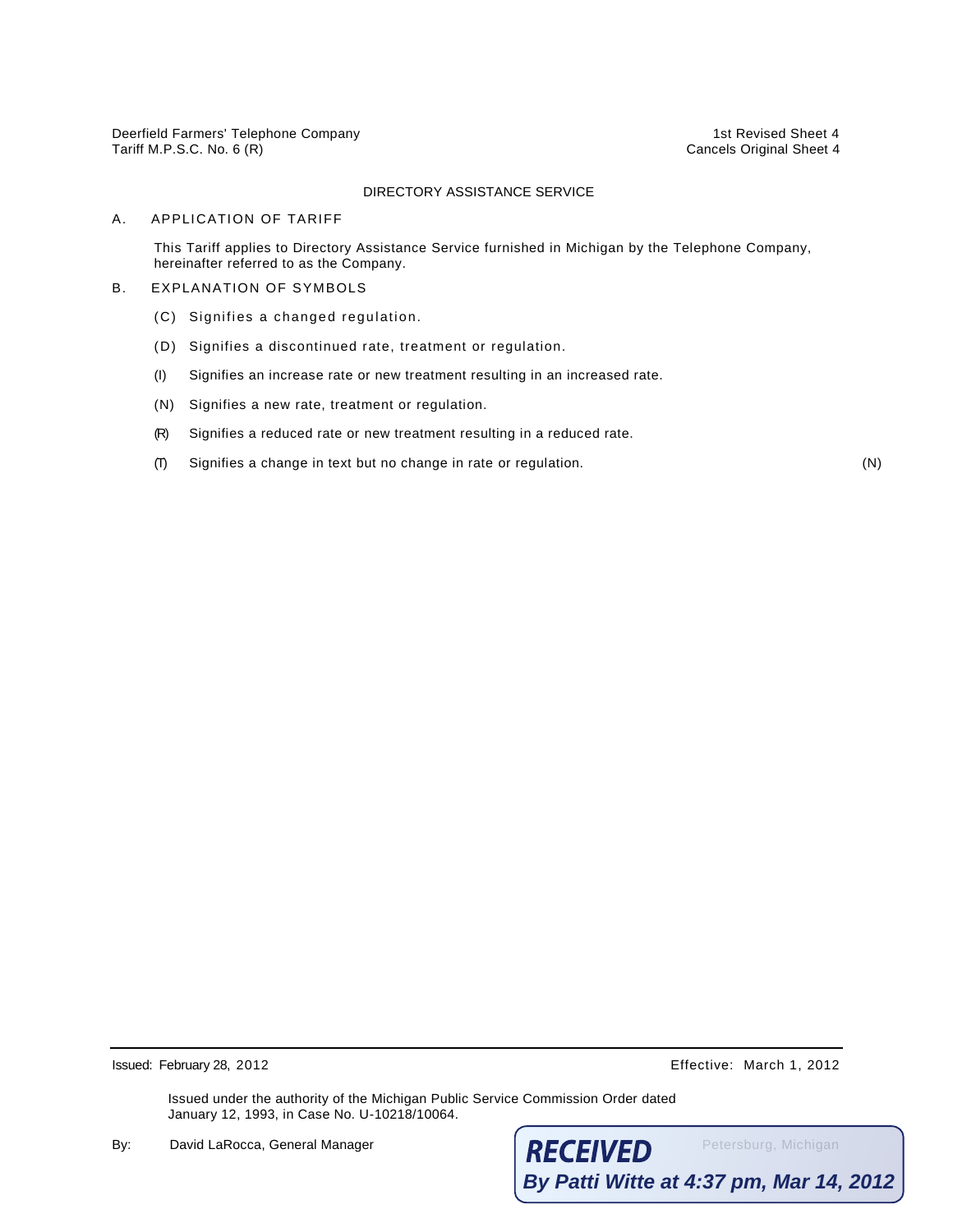Deerfield Farmers' Telephone Company 2nd Revised Sheet 5 Tariff M.P.S.C. No. 6 (R) Cancels 1st Revised Sheet 5

#### DIRECTORY ASSISTANCE SERVICE

#### A. GENERAL

- 1. Directory Assistance Service provides the calling party with available telephone numbers for the party's home numbering plan. Directory Assistance Service will not include numbers for which customers have requested that the number not be provided, or that the requested party has no telephone listing.
- 2. The Directory Assistance operator will provide telephone numbers or other information as described in paragraph 1, for a maximum of two (2) number requests per call.
- 3. Charges specified in Section D, apply for Directory Assistance calls within the customer's home (C) Numbering plan area. Directory Assistance Service is available for numbers outside the (C) customer's home numbering plan area at the same rate as Non-Local numbers within the (C) customer's home numbering plan area at the same rate as Non-Local numbers within the customers home numbering plan area. (C)
- 4. Hospital services are excluded from the Directory Assistance Service charges. Services that (C) are suspended will be excluded from the Directory Assistance Service charges for the (C) period of suspension (C)
- 5. A customer who cannot use telephone directories because of physical or mental limitations may obtain an exemption from Directory Assistance Service charges. The exemption procedures are (T) specified in Section D.

(D)

(D)

Issued: February 28, 2012 Effective: March 1, 2012

Issued under the authority of the Michigan Public Service Commission Order dated January 12, 1993, in Case No. U-10218/10064.

By: David LaRocca, General Manager Petersburg, Michigan **By Patti Witte at 4:37 pm, Mar 14, 2012**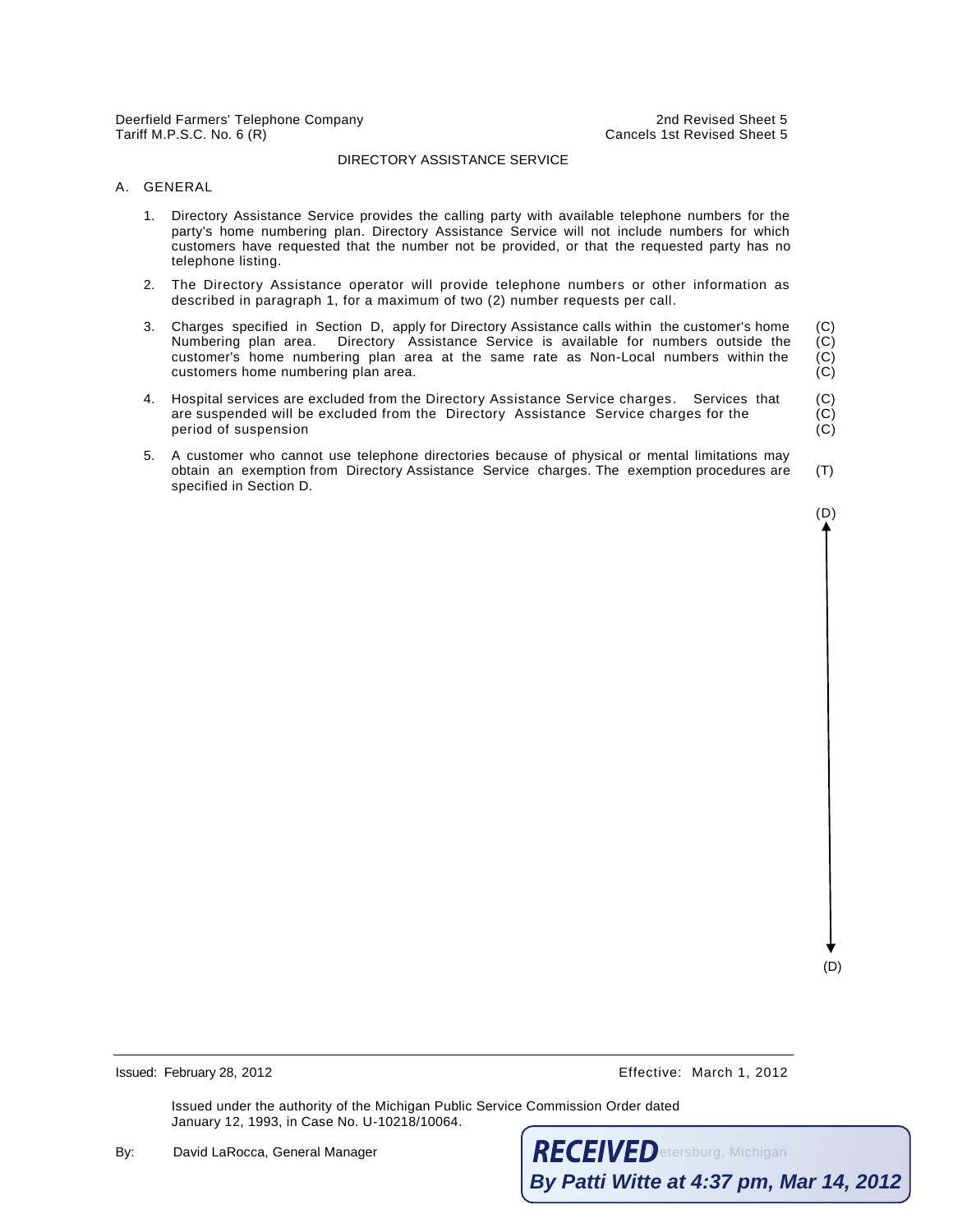Deerfield Farmers' Telephone Company 1st Revised Sheet 6 Tariff M.P.S.C. No. 6 (R) Cancels Original Sheet 6

#### DIRECTORY ASSISTANCE SERVICE

### C. CHARGES

1. Customer dialed calls to Directory Assistance Service for numbers within the home numbering plan area.

|                                                                  | Call Charge |       |  |
|------------------------------------------------------------------|-------------|-------|--|
| Numbers within the Customer's Local Calling Area – per call      | \$1.00      | (C/I) |  |
| Non-Local numbers within the home numbering plan area – per call | \$1.25      | (N)   |  |
| Operator handled collected Directory Assistance Cervice          |             |       |  |

- 2. Operator handled calls to Directory Assistance Service
	- a. Customers requesting operator assistance in order to complete a call to Directory (C)<br>Assistance Service will incur the appropriate charges for a Local Operator Assisted call (C) Assistance Service will incur the appropriate charges for a Local Operator Assisted call (C) in addition to the Directory Assistance Service charge. in addition to the Directory Assistance Service charge.
	- b. Customers requesting that the Directory Assistance Service charge be billed to a (C) Third Party or Credit (Calling) Card, will incur the appropriate Bill-to-Third or Credit (C) (Calling) Card Call Charge in addition to the Directory Assistance Service charge. (C)

(D) (D)

Issued: February 28, 2012 Effective: March 1, 2012

Issued under the authority of the Michigan Public Service Commission Order dated January 12, 1993, in Case No. U-10218/10064.

By: David LaRocca, General Manager **RECEIVED** Petersburg, Michigan **By Patti Witte at 4:37 pm, Mar 14, 2012**